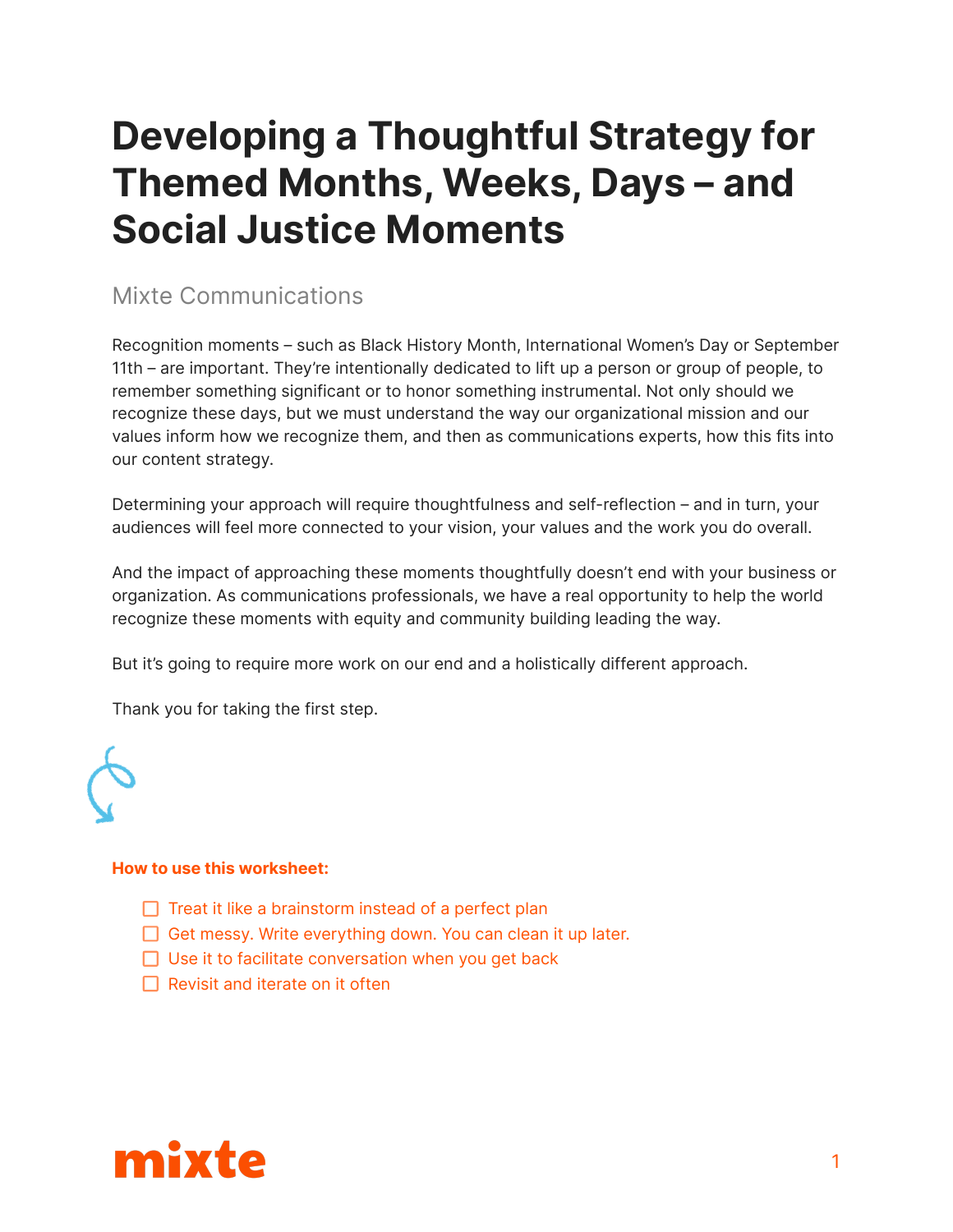

**What are your values? At the end of the day, what do you stand for?** List up to ten, and notice what patterns begin to emerge and opportunities to combine.

**What communities does your work directly impact?** Be specific!

**What social justice issues most clearly overlap with your work?** Examples could include: racial equity, education, liveable wages, transportation homelessness/housing, LGBTQIA rights, women's rights, environmentalism/sustainability, reproductive healthcare, etc.

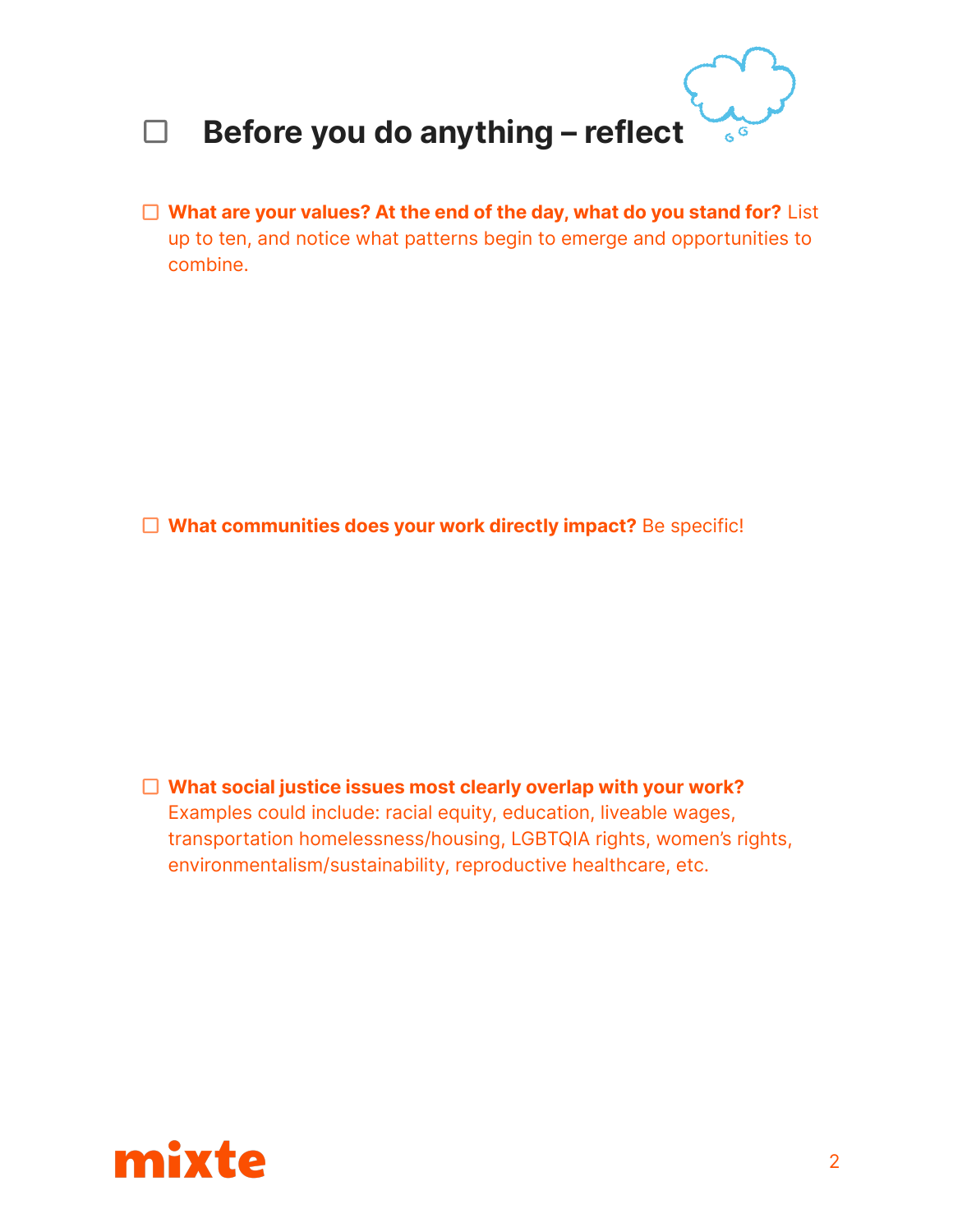

Because your organization/ business believes unwaveringly in values, we recognize our responsibility to be vocal during moments related to communities/issues.

Write your manifesto by filling in the blank:

Because \_\_\_\_\_\_\_\_\_\_\_\_\_\_\_\_\_\_\_\_\_\_ believes unwaveringly in \_\_\_\_\_\_\_\_\_\_\_\_\_\_\_\_\_\_

we recognize our responsibility to be vocal during moments related to

Because \_\_\_\_\_\_\_\_\_\_\_\_\_\_\_\_\_\_\_\_\_\_\_ believes unwaveringly in \_\_\_\_\_\_\_\_\_\_\_\_\_\_\_\_\_\_

we recognize our responsibility to be vocal during moments related to



— 1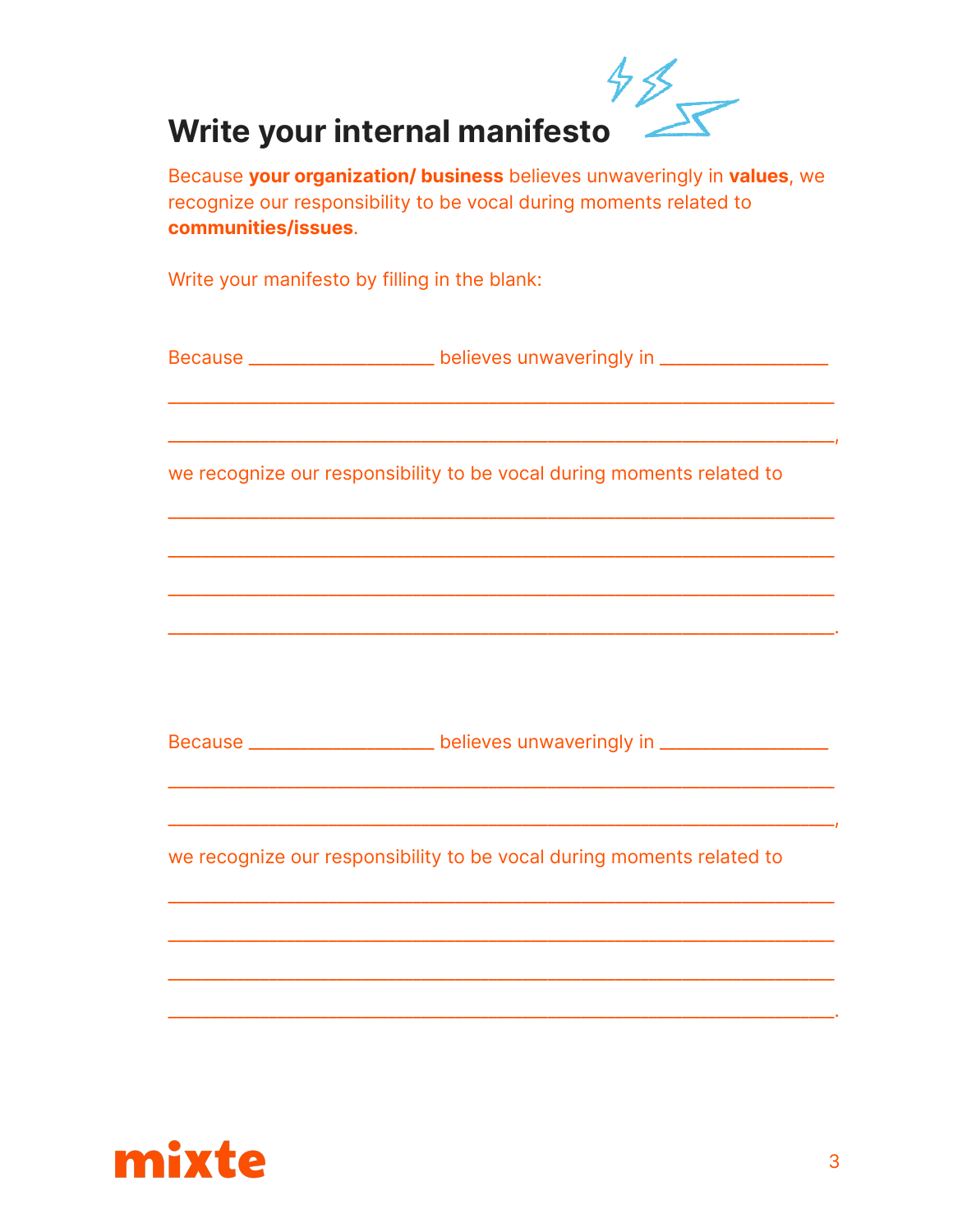# $\mathscr{P}$ **Map it out!**

Visit [socialjusticeresourcecenter.org/peace-and-justice-anniversaries](https://socialjusticeresourcecenter.org/peace-and-justice-anniversaries/) for a list of dates. List out the ones that align with your manifesto below. If you find yourself with more than three or four a month, go back to step one and get even more specific.

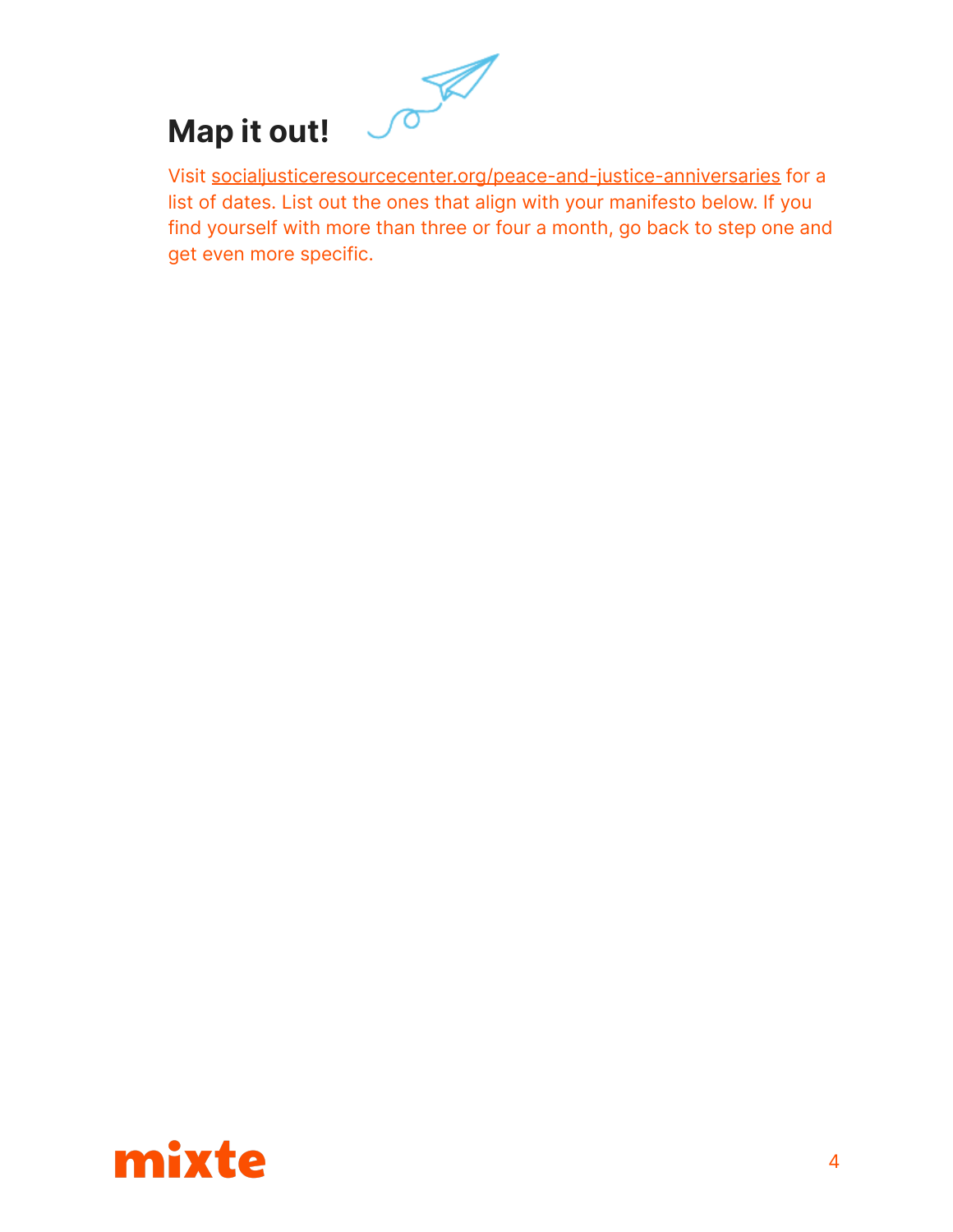## **Plan your actions – not just your social media content**



**What are some ways your organization/company can lift others up?**

**Focus on education and action:** Share educational resources in your content around these moments and be transparent about your organization's plans to actively support communities that have been historically neglected. What you stand for is not enough for long – show your audiences that you're invested.

**What are some things you can educate about?**

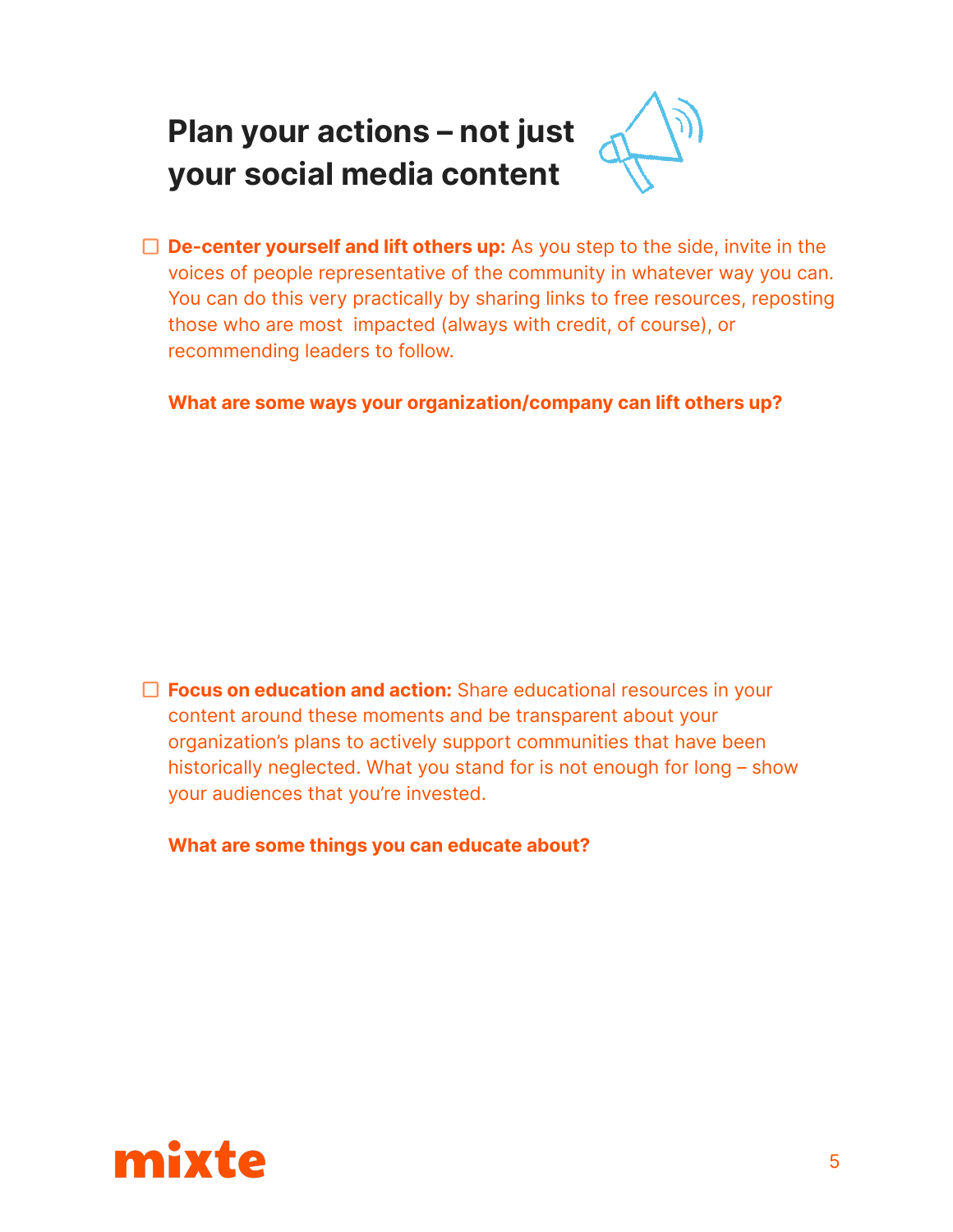### **What are some actions your org/company has taken you can share?**

**Be an ally all year round:** Whatever you do, don't stop caring when the themed moment has passed. Systems of oppression won't stop, so we can't either, and tokenizing isn't a good look. As content creators, this means planning to uplift diverse voices, educational initiatives and action into your company culture all the time. Hey, no one said justice was convenient.

**How can you work this into content year round?**